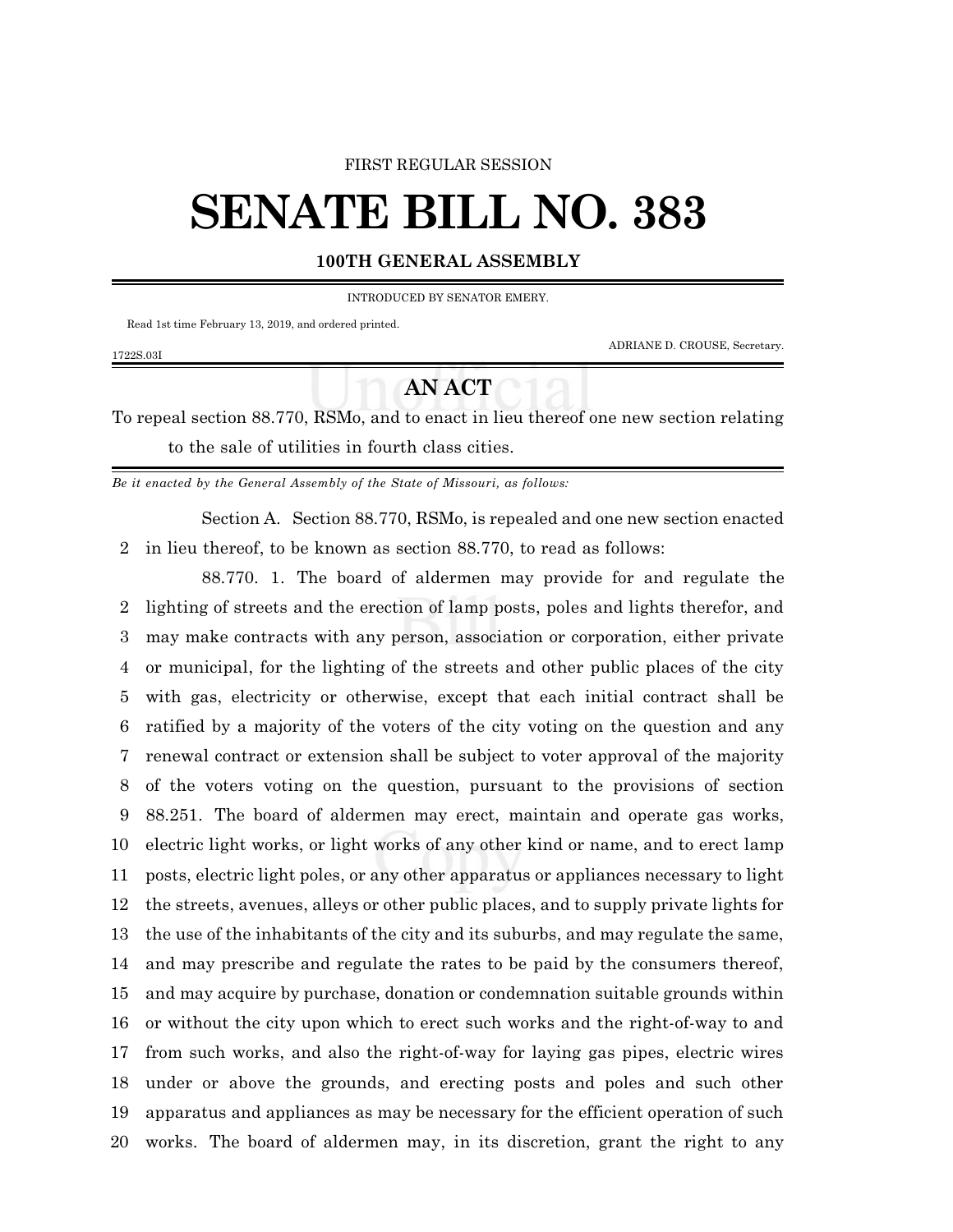person, persons or corporation, to erect such works and lay the pipe, wires, and erect the posts, poles and other necessary apparatus and appliances therefor, upon such terms as may be prescribed by ordinance. Such rights shall not extend for a longer time than twenty years, but may be renewed for another period or periods not to exceed twenty years per period. Every initial grant shall be approved by a majority of the voters of the municipality voting on the question, and each renewal or extension of such rights shall be subject to voter approval of the majority of the voters voting on the question, pursuant to the provisions of section 88.251. Nothing herein contained shall be so construed as to prevent the board of aldermen from contracting with any person, persons or corporation for furnishing the city with gas or electric lights in cities where franchises have already been granted, and where gas or electric light plants already exist, without a vote of the people, except that the board of aldermen may sell, convey, encumber, lease, abolish or otherwise dispose of any public utilities owned by the city including electric light systems, electric distribution systems or transmission lines, or any part of the electric light systems, electric or other heat systems, electric or other power systems, electric or other railways, gas plants, telephone systems, telegraph systems, transportation systems of any kind, waterworks, equipments and all public utilities not herein enumerated and everything acquired therefor, after first having passed an ordinance setting forth the terms of the sale, conveyance or encumbrance and when ratified by two-thirds of the voters voting on the question, except for the sale of a water or wastewater system, or the sale of a gas plant, which shall be authorized by a simple majority vote of the voters voting on the question. In the event of the proposed sale of a water or wastewater system, or a gas plant, the board of alderman shall hold a public meeting on such proposed sale at least thirty days prior to the vote. The municipality in question shall notify its customers of the informational meeting through radio, television, newspaper, regular mail, electronic mail, or any combination of notification methods to most effectively notify customers at least fifteen days prior to the informational meeting. **In advance of putting a proposed water or wastewater system sale, or the sale of a gas plant, before the voters, the board of aldermen may seek an appraisal as set forth in subsection 2 of this section. The board may also seek and provide additional reasonable analyses to inform voters of such sale, including but not limited to, the impact of such sale on all city funds and revenues, other city services, and annexation. Nothing in this**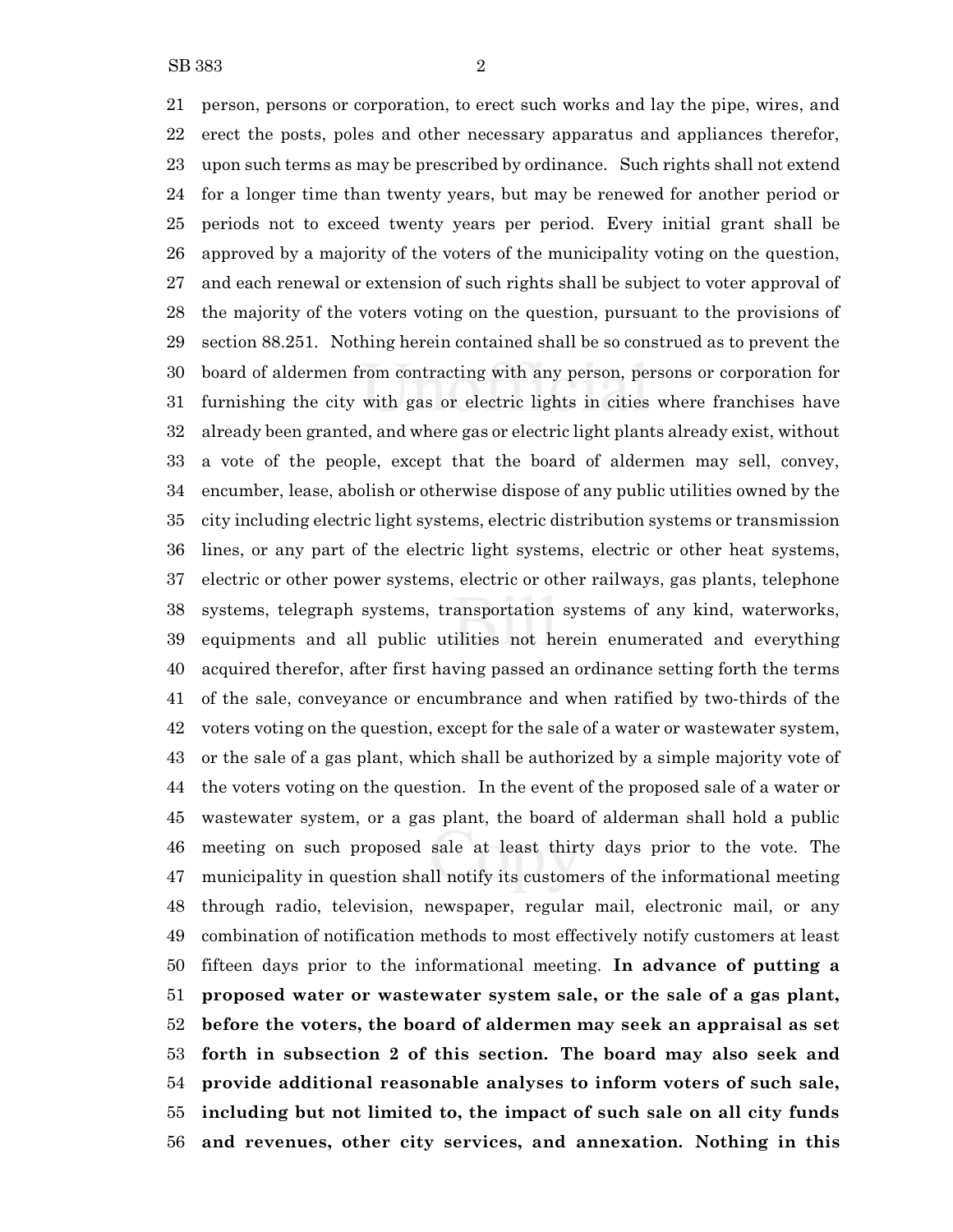**section shall be so construed as to discourage the board of aldermen from seeking multiple bids when considering the disposal of a utility by sale.**

 2. **Upon a decision of the board of alderman to seek an appraisal in subsection 1 of this section, it may utilize the appraisal process as set forth in subdivisions (1) and (2) of this subsection, or the board may utilize the process as set forth in subsections 3 and 4 of section 393.320. Subdivisions (3) through (8) of this subsection shall apply no matter which appraisal process is chosen.**

 **(1) The board of aldermen shall determine the fair market value of the utility system after obtaining two appraisals of the system's fair market value. One appraisal shall be obtained from an independent appraiser selected by the board of aldermen, and the other appraisal shall be obtained from an independent appraiser approved by the potential buyer. The board of aldermen may pay for its appraisal, or may negotiate with the buyer to pay for the board's appraisal, but the buyer shall have no authority to influence or control the selection and direction of the board selected appraiser. The potential buyer shall pay for its appraisal. Both appraisals shall be conducted in conformance with the Uniform Standards of Professional Appraisal Practice or substantially similar standards. Any appraisal obtained pursuant to this subdivision shall consider the depreciated value of the capital assets to be sold, the loss of future revenues to the utility, including the right to generate surpluses, and the cost of any capital improvements reasonably necessary to provide adequate service and facilities to the utility's customers.**

 **(2) After considering the appraisals obtained pursuant to subdivision (1) of this subsection, the board of aldermen shall establish the utility's fair market value. The fair market value shall be the greater of any of the following:**

 **(a) The average of the two appraisals obtained pursuant to subdivision (1) of this subsection;**

**(b) The depreciated value of the capital assets to be sold;**

 **(c) The amount necessary to retire all of the city's outstanding revenue and general obligations issued for purposes of the utility.**

 **(3) The board of aldermen's determination of a utility's fair market value pursuant to this subsection shall not be dispositive of the**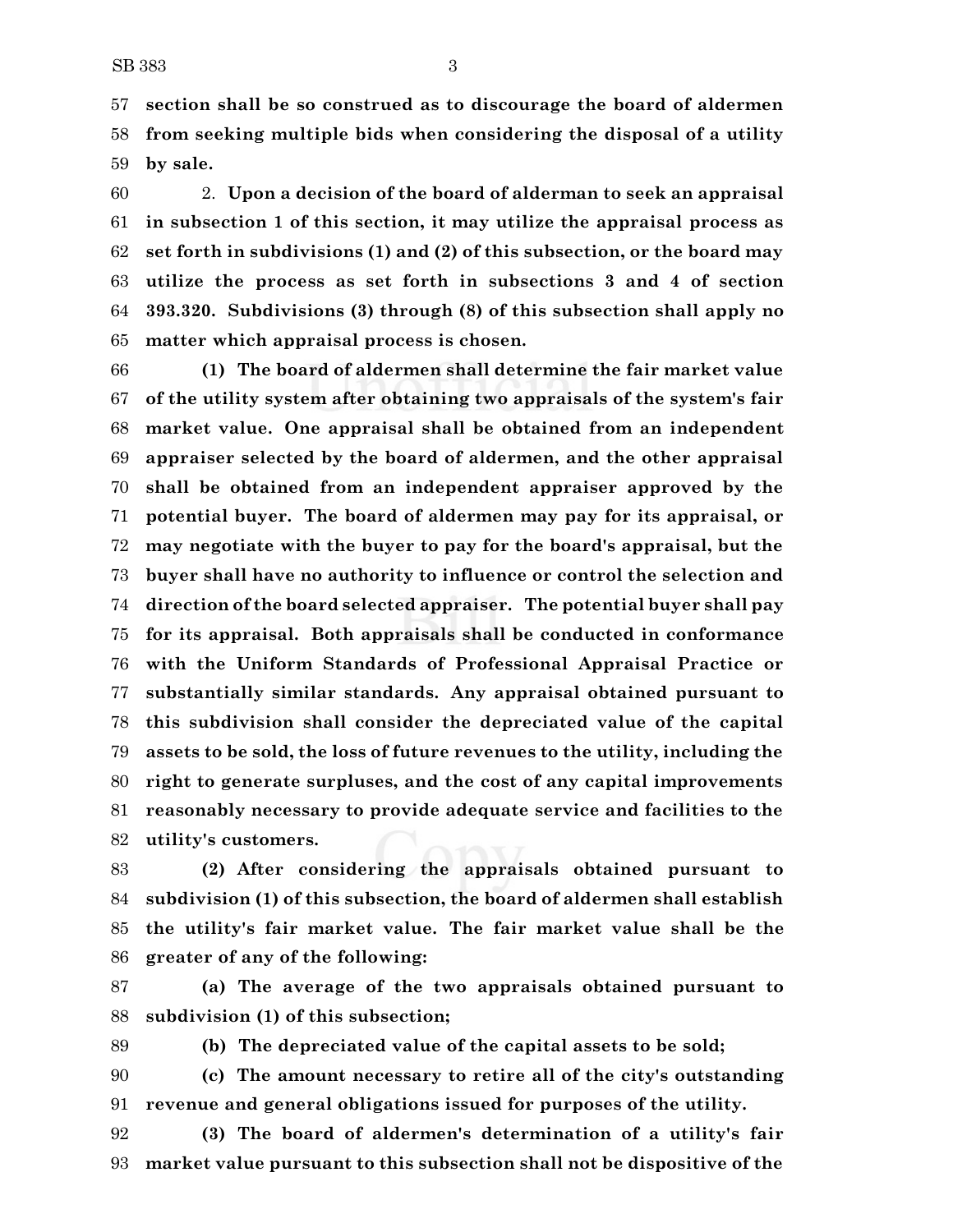**utility's system price, which shall be subject to negotiation by the board of aldermen.**

 **(4) The board of aldermen shall prepare an inventory of the utility's real and personal property, and a statement of net position or balance sheet of the utility, including all assets, liabilities, outstanding revenue, and general obligations used to finance the utility system.**

 **(5) The board of aldermen shall prepare a financial information statement of the utility that includes current and projected rate schedules for the next five fiscal years, as well as the five most recent fiscal year revenue statements, if such statements exist, and a projection of the utility's revenue statements for the next five fiscal years.**

 **(6) The board of aldermen may consider alternatives to disposing of the utility system by sale, including entering into a finance agreement, purchase agreement, management agreement, or lease agreement with another entity.**

 **(7) (a) The board of aldermen shall make available on its internet site, if such internet site exists, at least sixty days prior to submitting a proposal for election pursuant to this section, a copy of each item listed in subdivisions (1) to (6) of this subsection. Such information shall also be posted in the building where the board of aldermen has its monthly meetings.**

 **(b) If, at the time of posting information pursuant to paragraph (a) of this subdivision, the board of aldermen has received any offers or appraisals of fair market value from any prospective purchasers of the utility system in connection with a proposal to discontinue the utility and dispose of such utility by sale, then the board of aldermen shall make available on its internet site, if such internet site exists, each offer and appraisal then in existence.**

 **(c) The board of aldermen shall make a good-faith effort to provide, by regular mail to each property owner of the city and each ratepayer of the utility, a notice of the proposal to dispose of the utility by sale, a summary of the proposal, a summary of the information described in subdivisions (1) and (2) of this subsection, and instructions for locating the information described in subdivisions (1) and (2) of this subsection on the board of aldermen's internet site, if such internet site exists.**